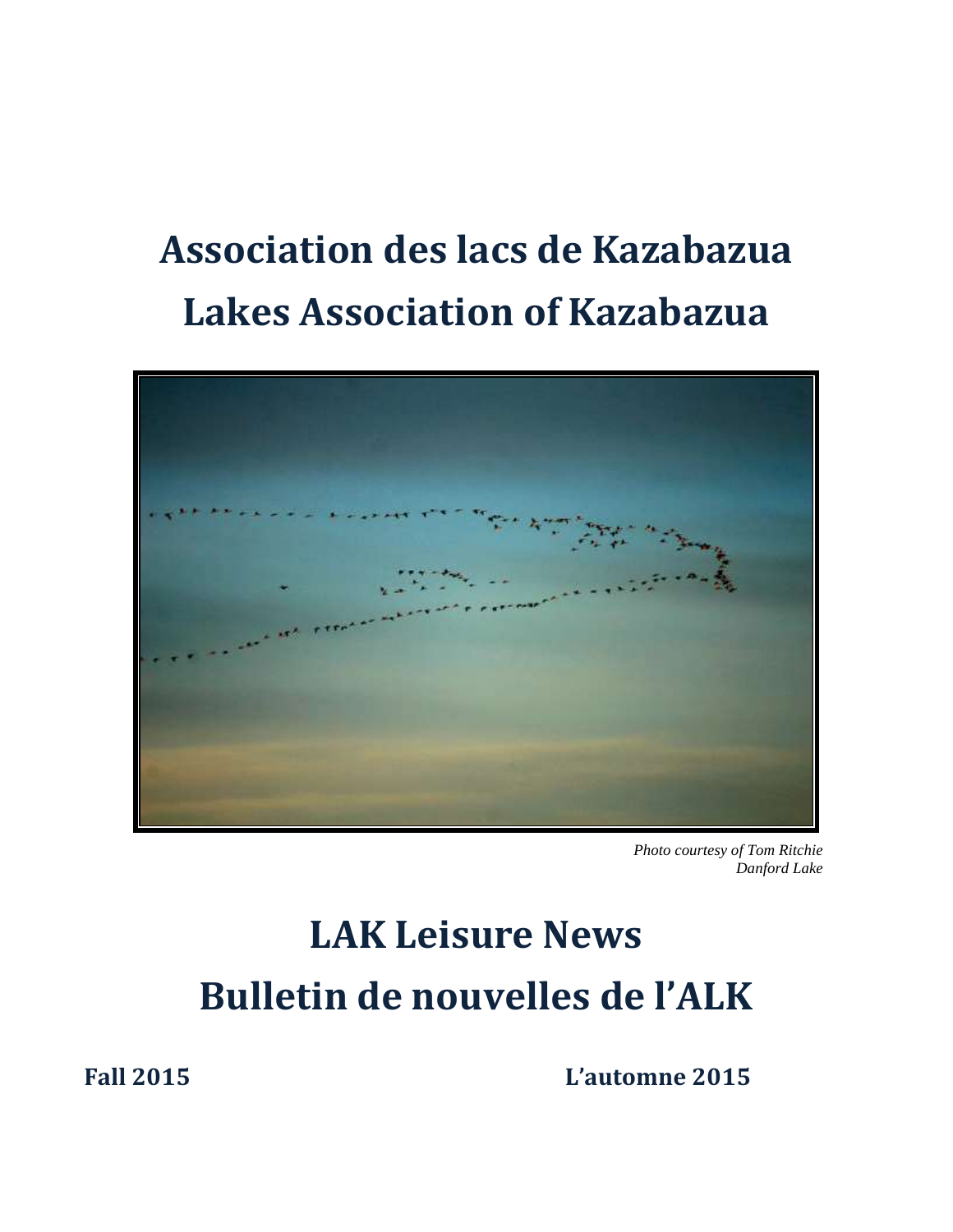#### **Table of Contents / Sommaire**

| President's Message / Message du Président                                 | 3              |
|----------------------------------------------------------------------------|----------------|
| Outaouais Ground Water / Les eaux souterraines de l'Outaouais              | 6              |
| Water Testing Results / les résultats d'analyse d'eau                      | 6              |
| LAK's lake health study project / Le projet de caractérisation de nos lacs | $\overline{7}$ |
| <b>Coalition Update</b>                                                    | 9              |
| Le Point de la Coalition                                                   | 10             |
| Preparing for Winter / Préparer pour l'hiver                               | 11             |
| Harvest Supper / Souper de récolte                                         | 12             |
| 2015-2016 Executive Council / Conseil exécutif 2015-2016                   | 13             |
| 2015 Member Information Sheet / Formulaire d'adhésion 2015                 | 14             |

The Association thanks all the contributors to this publication. The opinions expressed are solely those of the authors and not necessarily those of the Association. If you wish to contribute to the LAK Leisure News/Bulletin de nouvelles de l'ALK, please contact Kim Chadsey at [newsletter@kazlakes.com](mailto:newsletter@kazlakes.com) or 613.818.4664.

L'Association remercie ceux qui ont contribué au présent bulletin de nouvelles. Les opinions qui y sont exprimées sont exclusivement celles de leurs auteurs et ne reflètent pas nécessairement celles de l'Association. Si vous désirez contribuer au bulletin de nouvelles, veuillez contacter Kim Chadsey au newsletter@kazlakes.com ou 613.818.4664.

 **Page**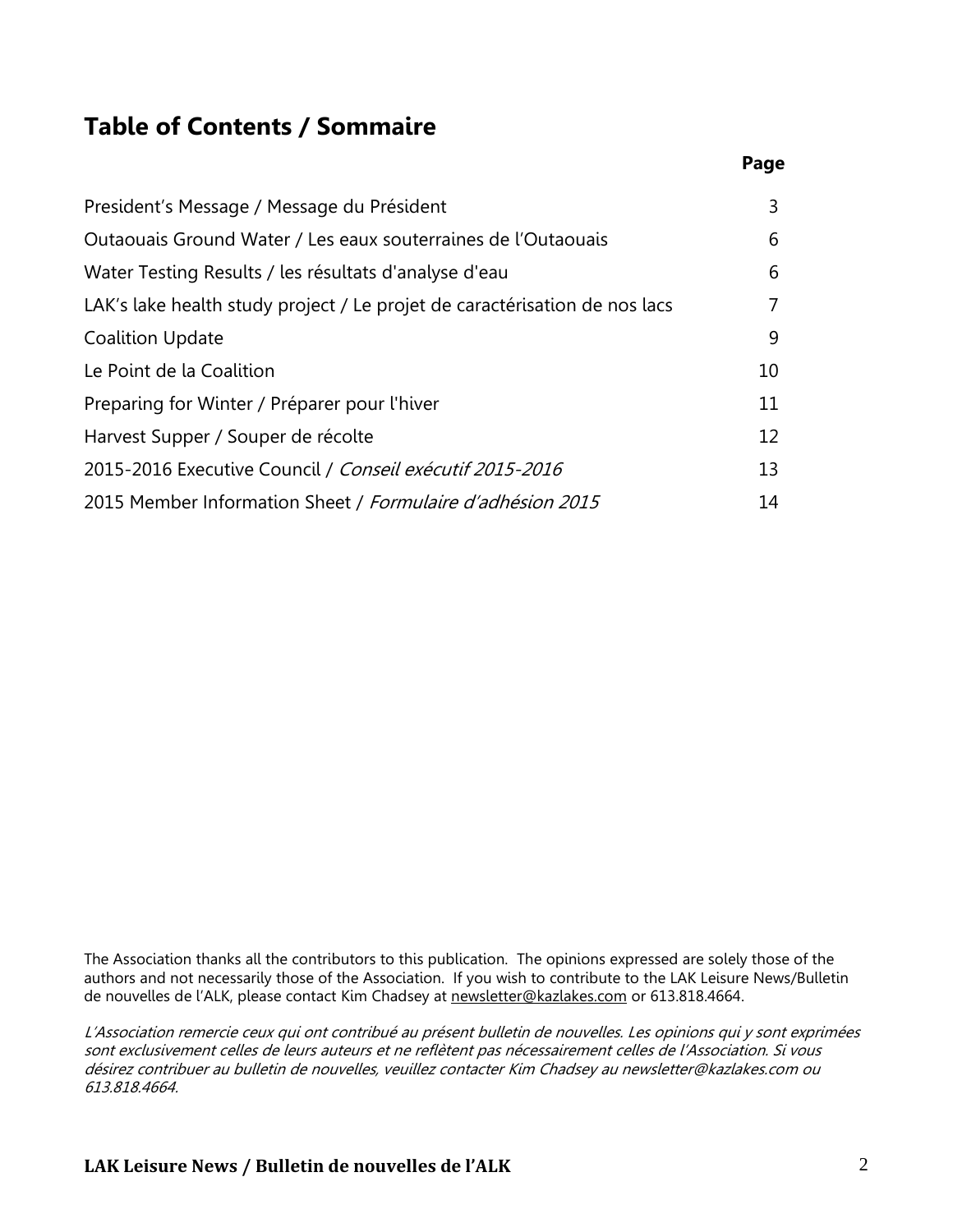## **PRESIDENT'S MESSAGE**

Transition. Change surrounds us. Or, so it would seem.

The LAK-ALK Executive Council features a number of new officers and participants. The transition to this new leadership team has been made easy by the dedication and continuing commitment of Peter Fisher, Karen Little, Raye Thomas, Jacques Raymond and Robert Rowan. We welcome, indeed depend on, their continuing engagement. The full list of the entire Executive Council follows a little later in the newsletter.

Hydro Québec has invaded the Danford Lake West Side road to provide properties on or near McConnell, Little Danford, Lyons, Danford, Emprunte and McAulay new, more durable poles and wiring. Emergency winter visits, with generators humming noisily across the Lakes are hopefully at an end. A welcome transition!



*Photo courtesy of Tom Ritchie Danford Lake*

After the election of a new LAK-ALK executive which includes, Shannon Martin as Vice President, Michael Brock the new Secretary and David Prime as Treasurer, the AGM in July heard the latest on important issues including the Coalition against a Mega Dump, The GVRV, the Picnic in the Gatineau and Mount O'Brien. The health of our Lakes and a number of administrative and financial issues were discussed extensively. Mayor Ota Hora joined us, bringing greetings from his Council Colleagues and thoughtful remarks on key issues. More than 150 people took the time to participate. We thank all of you who did so.

The Municipality is transitioning to its legislated mandate to manage lake health from the MRC. A new Municipal inspector spent the summer investigating and documenting septic systems and lakefront facilities on 50 properties across our lakes and river systems. Next summer will bring more inspections.

Under David Prime's leadership, we are focused on building a broader membership in LAK-ALK. Phil Champagne will graciously continue to manage and maintain our membership records. Payment of dues will still be possible in the traditional manner, at the picnic benches at the AGM, but more, and easier, payment alternatives will be available, such as Interac e-mail transfers and preauthorized debits. In fact if you are reading this and haven't yet found time to pay your dues, please consider doing so now. You will see later in this newsletter a new payment option designed by David, which we encourage you to use.

It is not just the fee revenue, although that is important. We seek to speak with an effective voice on your behalf. Help us do so. And, remember you can only vote on the issues of importance if you are a paid-up member.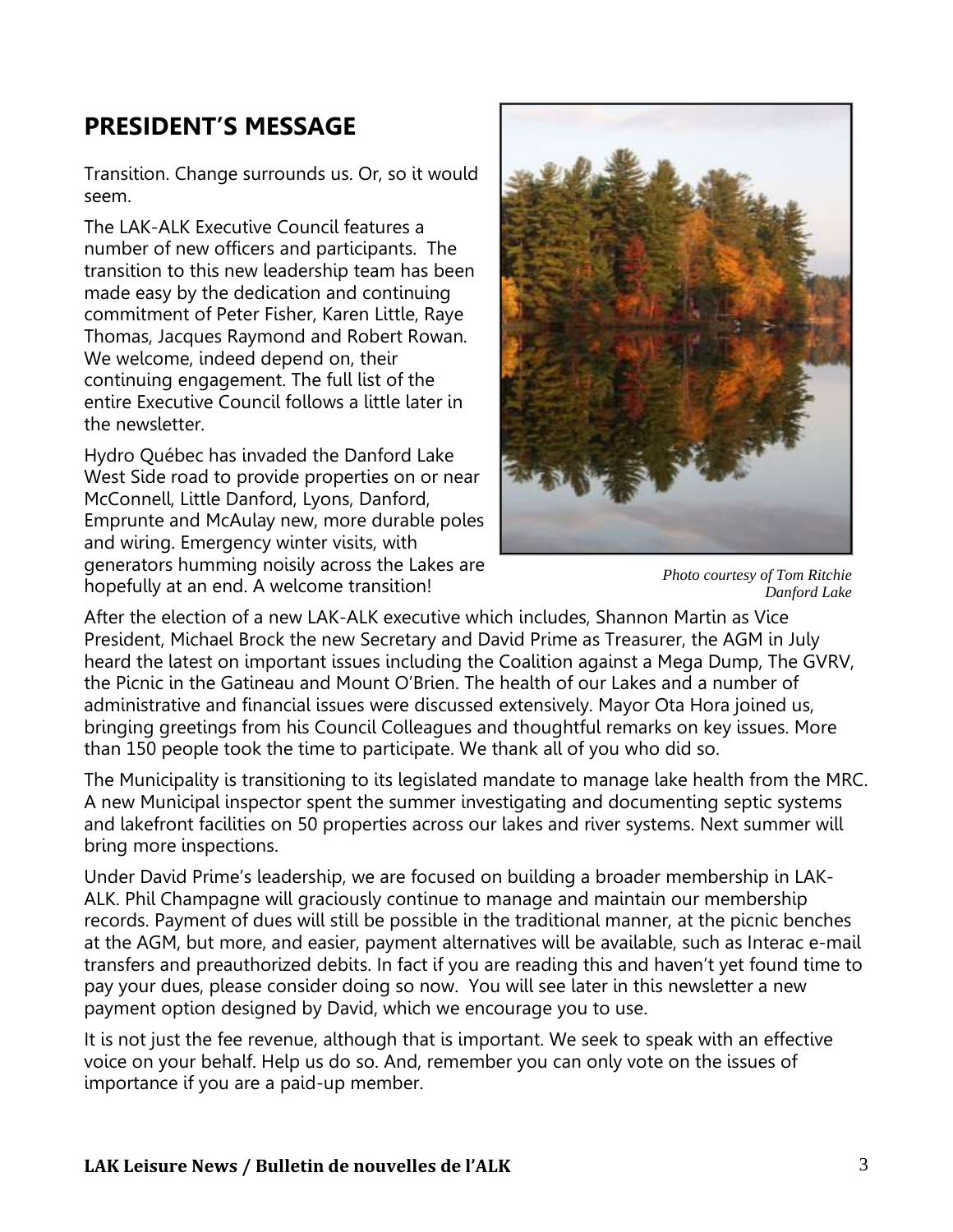Awareness of the health of our lakes is also deepening. The summer appearance of yet another invader species, in front of our dock, known as "The Chinese Mystery Snail" (I did not invent this!) brought it home to me. Now, long time Council member Jacques Raymond who sits on Le Regroupement pour la protection de l'eau has alerted us to yet another invasive critter "The Spiny Water Flea." It has invaded Blue Sea Lake. Last week on a visit to Otty Lake I saw warning signs of its presence. This one is an ugly little piece of work.

The growing focus on Lake Health from both the MRC and the Municipality has generated a new level of awareness among property owners. Shorelines around our lakes are being restored and rehabilitated. Fire pits, of which there is more later in this newsletter, will have to meet specific criteria. Our LAK-ALK AGM approved a modest budget for baseline lake health research at the AGM. Pacte Rurale funding is no longer available but Heather MacDonald, Peter Fisher, George McCormick and Michèle Borchers are looking at alternative program funding.

We have forged strong Municipal working relationships to avoid a repeat of the 2012 Zoning affecting property east of McLeod Road. George McCormick has volunteered to serve on a special Kazabazua Municipal Urban Consultative Committee (UCC/CCU) dealing with zoning issues.

Service expectations on the Municipality of Kazabazua from Lake residents and cottagers are also changing. Gone are the days when Labor Day signaled a mass exodus. While many seasonal cottages remain, lake residences are the new norm. The need for improved Municipal services, road grading, dust control, and building and maintaining acceptable surface finishes on lake roads, effective fire protection from the dedicated Kazabazua fire department team, improved liaison with the SQ on lake and village security, snow plowing, and garbage and waste management policies, are regular and important discussion points with elected Council members and senior Municipal staff, given the contribution of cottagers and lake residents to the Municipal Tax base.

We are extremely fortunate that we enjoy a very positive relationship with Kazabazua municipal Council members, staff and officials. We encourage all Lake residents to make their appreciation known.

The Village of Danford Lake, to our west on Hwy 301 in the Municipality of Alleyn and Cawood is another important partner in our regional family and Lakes community. André Carrière and I recently met with Danford Village Mayor, Carl Mayer and I met with DG Isabelle Cardinal to explore areas and issues of mutual interest. We intend to add a link to the Alleyn and Cawood Municipal web site on our LAK-ALK web site, which will make it easier for lake residents and cottagers to identify and find telephone numbers for service providers, stores, and skilled craftsmen in the Village of Danford and in Kazabazua

We intend to continue and grow our promotion of local events in the communities of Kazabazua and The Village of Danford Lake wherever possible.

Like many other rural communities, lakes residents, cottagers and villagers often experience 'break-ins' particularly during off-season periods. Our Lakes community is no different. The LAK-ALK has been fortunate to be able to work very closely with Municipal DG Pierre Vaillancourt and local Sûreté officer Denis Nault and Constable Mariano Chabot who attended our AGM. We have agreed to participate in the Sûreté' s Operation Lynx program, which is a well-organized Lake Watch program now available across the province. Over the next few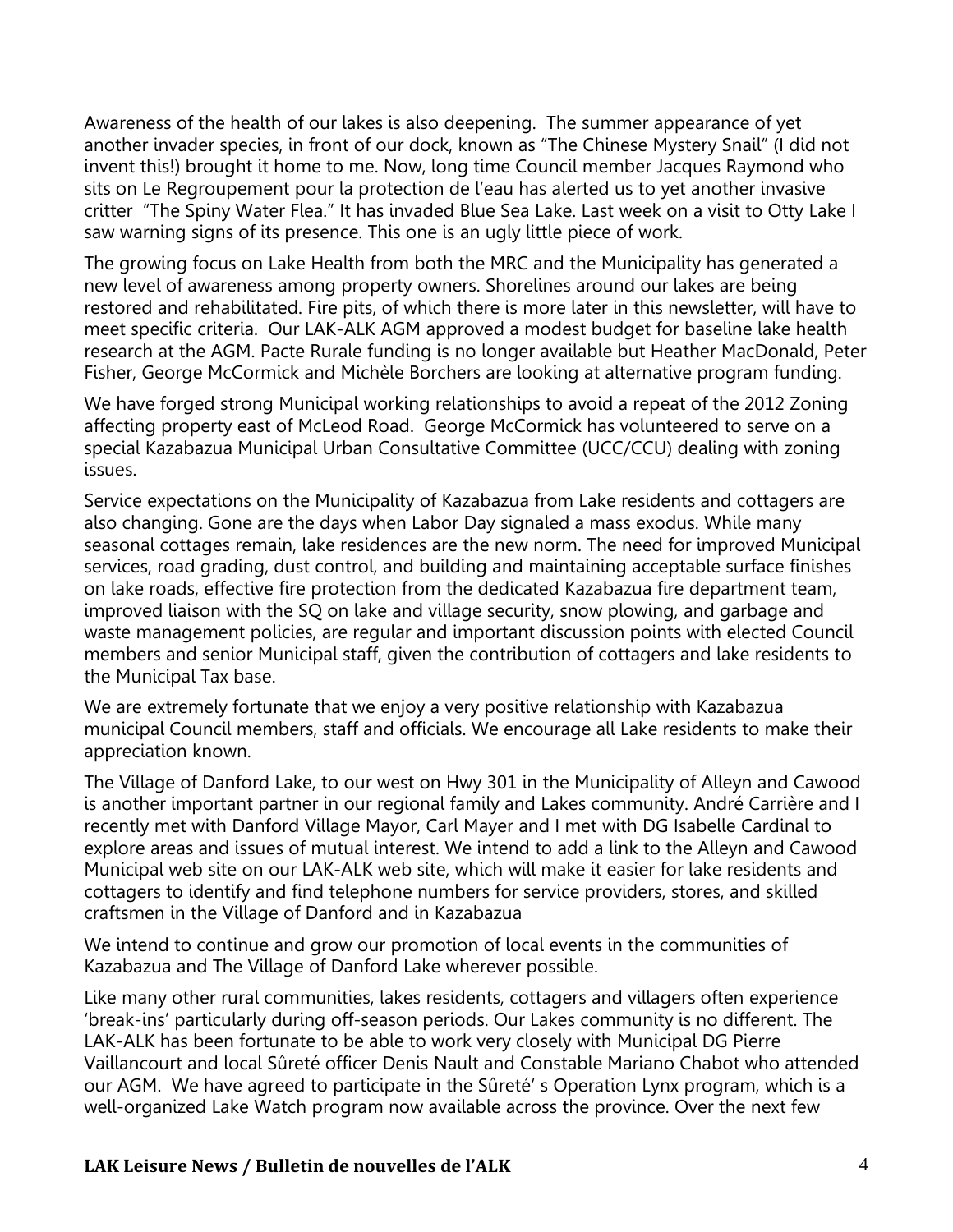months, new signs will appear at lake access roads and you will receive information on Operation Lynx.

A reward has been offered by one resident for information leading to the arrest and conviction of criminals breaking into village homes, cottages or Lake residences throughout the Municipality, and LAK-ALK also supports this initiative. In coming months new, more simple, bilingual reward posters with a Quebec Crime Stoppers telephone number will be seen on display.

I would encourage all members of the LAK-ALK to be alert for intruders and report them when appropriate. This may seem simple but in one case a visual sighting confirmed a connection and identification resulting in an arrest.

Karen Little and Jim Irwin will host our AGM next year again. The date in July will be finalized in the spring.

My sincere thanks to Kim Chadsey who, once again, has taken disparate thoughts and fashioned a marvelous newsletter.

Finally let me say we need volunteers. If you can spare some time we would like to hear from you.

As the season moves into Autumn I have been reflecting on my 60 years enjoying our lakes and region. I have seen lots of change but we are fortunate to have been blessed with a remarkable system of lakes and rivers, which are still healthy and of high quality.

> Until next time, Stephen Markey

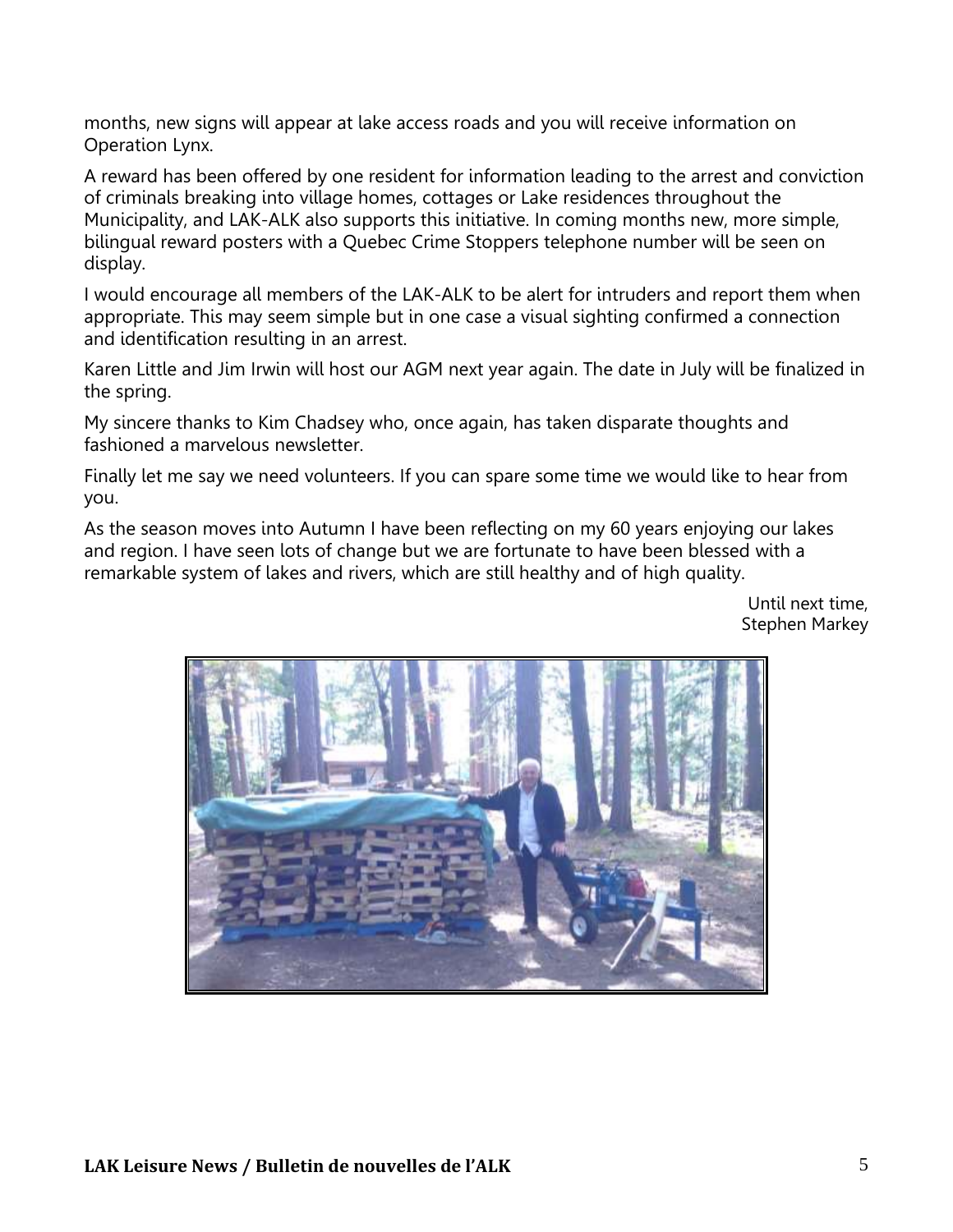

*Photo courtesy of Raye Thomas McConnell Lake*

## **Outaouais Ground Water**

Michèle Borchers

Those among you who are interested in Outaouais ground water might want to check a scientific report (in French only) by Laval University at this address: [http://www.latino.qc.ca/PACES\\_Outaouais.htm](http://www.latino.qc.ca/PACES_Outaouais.htm)

## **Les eaux souterraines de l'Outaouais**

Michèle Borchers

Ceux et celles d'entre vous qui s'intéressent aux eaux souterraines de l'Outaouais peuvent consulter un rapport scientifique préparé par l'Université Laval : [http://www.latino.qc.ca/PACES\\_Outaouais.htm](http://www.latino.qc.ca/PACES_Outaouais.htm)

#### **Find the update on the water testing done on our lakes at these links : [English](http://www.kazlakes.com/?page_id=454) or [French](http://www.kazlakes.com/?page_id=454&lang=fr)**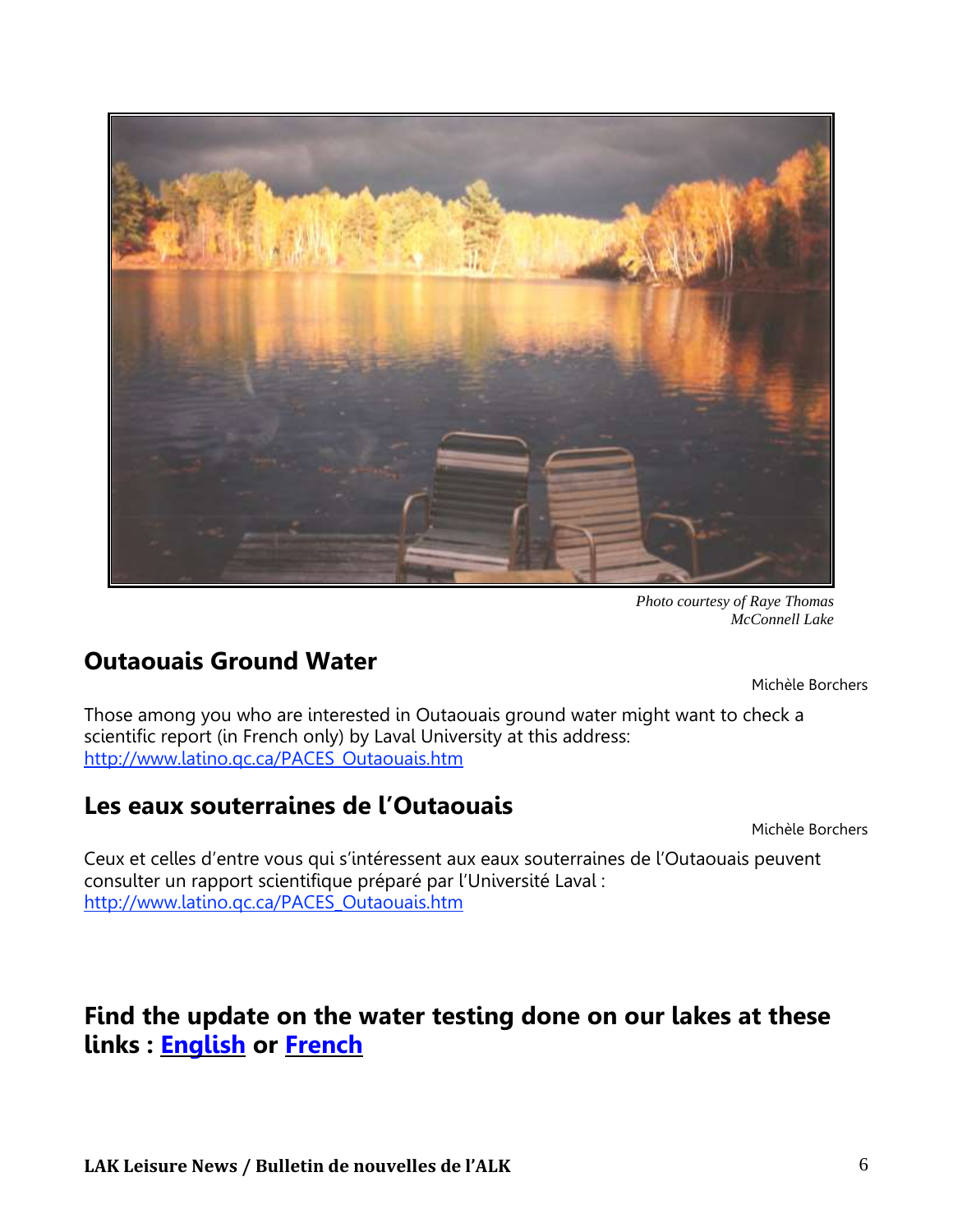## **LAK's Lake Health Study Project**

Michèle Borchers (la version française suit)

At the 2015 AGM, members voted in favour of a lake health study provided that the Association can secure a large part of the funding.

A committee has been set up, comprised of Heather McDonald. André Carrière, Peter Fisher, George McCormick, and Michèle Borchers. Heather McDonald has kindly accepted to take the lead.

The Association had identified the following sources of funding: 1) the Quebec Rural Pact (at MRC level); 2) Environnement Canada: Eco-Action Plan; 3) Green municipal Fund; 4) Hydro-Quebec Fondation for the Environment.

The regional agency which would carry out our lake studies (ABV7 at http://www.abv7.org/index\_en.php) has suggested two additional sources of funding: 1) Walmart Canada and Evergreen eco-grants [\(http://www.evergreen.ca/downloads/pdfs/WalmartGuide2015\\_EN\\_web.pdf\)](http://www.evergreen.ca/downloads/pdfs/WalmartGuide2015_EN_web.pdf); 2) Fondation TD

des amis de l'environnement [\(https://fef.td.com/francais/\)](https://fef.td.com/francais/).

Because of Quebec's new budgetary constraints, the Pacte rural is now a thing of the past. The last call for projects to be approved under the Pacte took place this summer.

In the context of the Quebec Liberal government's new "Pacte fiscal", the Pacte rural has been replaced with the Fonds de développement des territoires [\(http://www.mamrot.gouv.qc.ca/publications/bulletin-muni-express/2015/n-05-23-juin-](http://www.mamrot.gouv.qc.ca/publications/bulletin-muni-express/2015/n-05-23-juin-2015/)[2015/\)](http://www.mamrot.gouv.qc.ca/publications/bulletin-muni-express/2015/n-05-23-juin-2015/). The criteria for using those funds are yet to be set. We will check local newspapers (La Gatineau, Le Choix) regularly for developments in this matter and new calls for projects.

LAK has recently obtained a large database, which contains various maps and complex scientific information on the MRC's lakes. This information is only available in French. We are currently looking at the possibility of uploading the maps to our website and we will keep you posted by email.

## **Le projet de caractérisation de nos lacs**

Michèle Borchers

À l'AGA de juillet 2015, nos membres ont voté en faveur d'une étude de caractérisation de nos lacs à condition que l'Association puisse obtenir des subventions pour en financer la plus grande partie.

Un comité a été mis sur pied, composé de McDonald. André Carrière, Peter Fisher, George McCormick, et Michèle Borchers. Heather McDonald a gentiment accepté de prendre la tête de l'équipe.

L'Association avait identifié les quatre sources de financement suivantes : 1) le Pacte rural du Québec (au niveau de la MRC); 2) Environnement Canada: Plan Eco-Action; 3) le Fonds vert municipal ; 4) la Fondation d'Hydro-Québec pour l'environnement.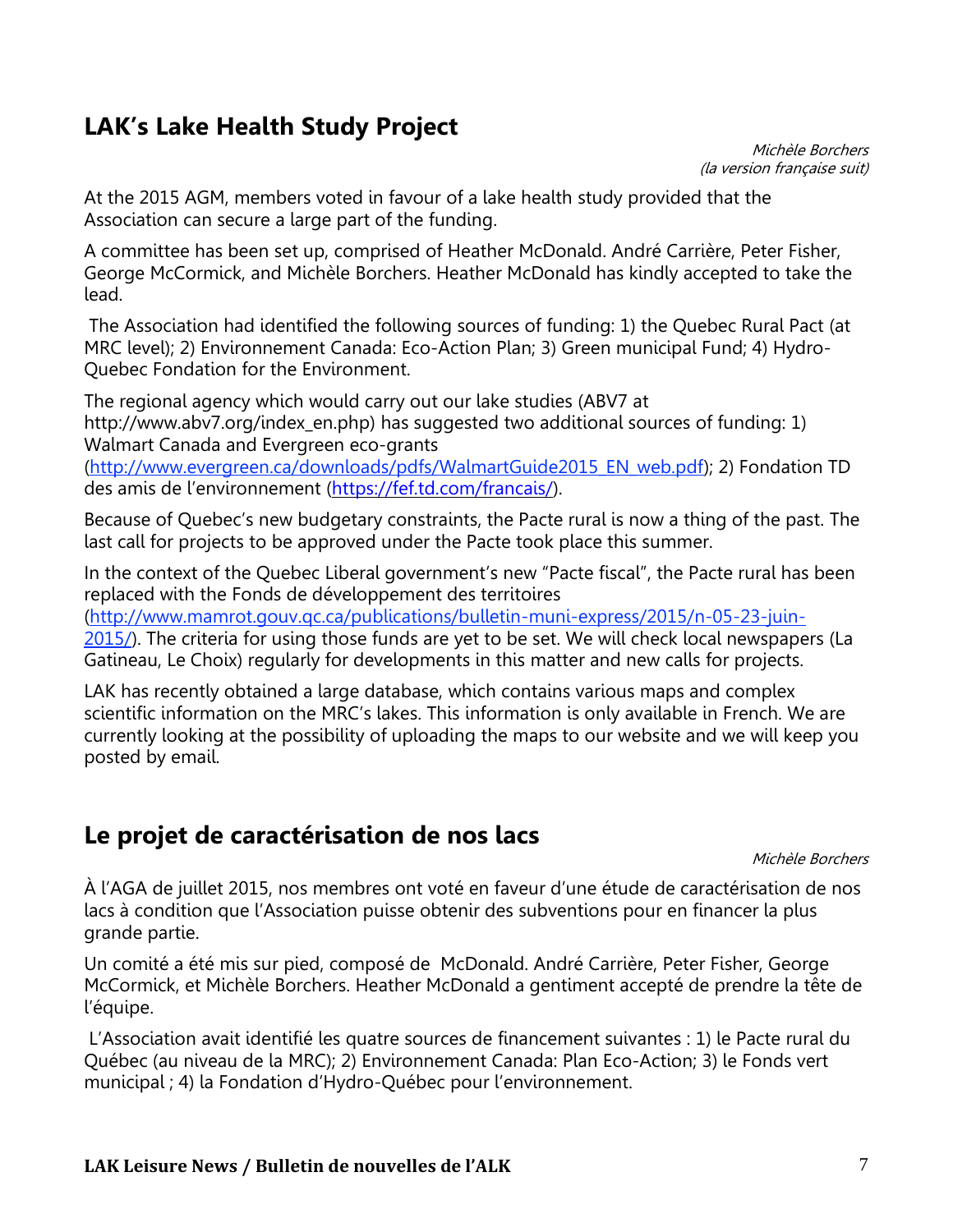L'agence régionale qui se chargerait de l'étude de caractérisation (ABV7 http://www.abv7.org/index.php) nous a suggéré d'autres sources de financement : 1) Walmart Canada et Evergreen

[\(http://www.evergreen.ca/downloads/pdfs/WalmartGuide2015\\_EN\\_web.pdf\)](http://www.evergreen.ca/downloads/pdfs/WalmartGuide2015_EN_web.pdf); 2) la Fondation TD des amis de l'environnement [\(https://fef.td.com/francais/\)](https://fef.td.com/francais/).

En raison des nouvelles contraintes budgétaires de la province, le Pacte rural est maintenant caduc. Le dernier appel de projets à approuver dans le cadre de ce Pacte a eu lieu cet été.

Dans le contexte du nouveau "Pacte fiscal" du gouvernement libéral, le Pacte rural a été remplacé par le the Fonds de développement des territoires [\(http://www.mamrot.gouv.qc.ca/publications/bulletin-muni-express/2015/n-05-23-juin-](http://www.mamrot.gouv.qc.ca/publications/bulletin-muni-express/2015/n-05-23-juin-2015/)[2015/\)](http://www.mamrot.gouv.qc.ca/publications/bulletin-muni-express/2015/n-05-23-juin-2015/). Les critères d'admissibilité à ce nouveau fonds n'ont pas encore été fixés. Nous allons régulièrement lire les journaux locaux (La Gatineau, Le Choix) pour suivre l'évolution de ce dossier et le lancement de nouveaux appels de projets.

LAK vient d'obtenir une banque de données contenant des cartes et des informations scientifiques sur les lacs de notre MRC (en français seulement). Nous étudions actuellement la possibilité de charger les cartes sur notre site web et vous tiendrons au courant.



Remember – your photos are always welcome! Send them to Kim at [newsletter@kazlakes.com](mailto:newsletter@kazlakes.com) and you might see them featured in a future newsletter or on our website!



*Photo courtesy of Tom Ritchie Danford Lake*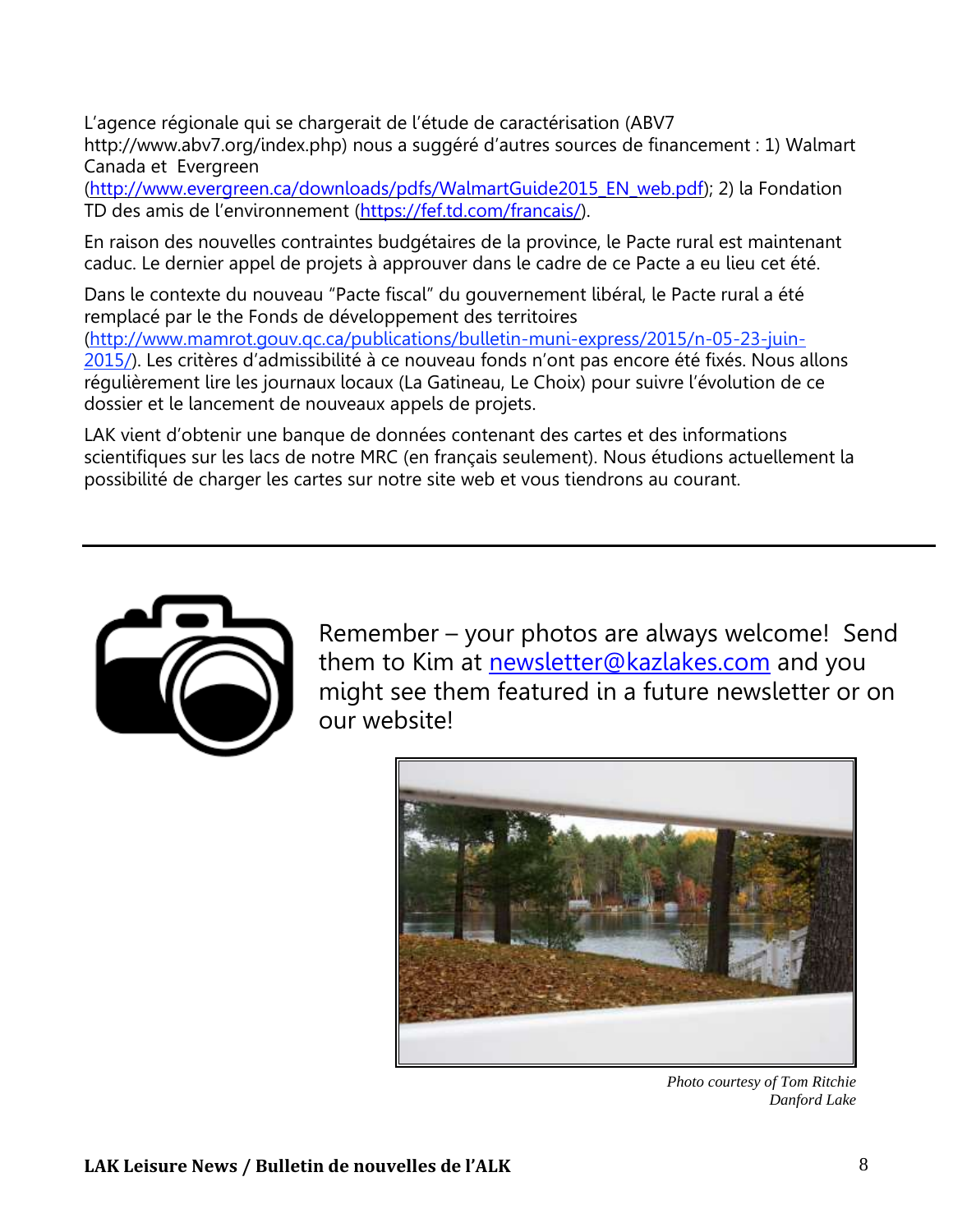## **Coalition Update**

2015-10-15 Michèle Borchers (la version française suit)

This update is based on Gatineau's Draft of its Waste Management Plan for the period 2016- 2020, which was released early September 2015. The Coalition, represented by André Carrière and Michèle Borchers, attended the first public consultation session (28 September 2015). The Coalition's brief on the issue of waste management will be tabled by the end of October.

Gatineau represents about 75% of the waste generated in the Outaouais, therefore it is important for the Coalition to keep abreast of any new developments there.

In 2008, the City of Gatineau and three of the four Outaouais MRCs (Collines-de-l'Outaouais, Vallée-de-la-Gatineau, Pontiac) signed an agreement to find a common regional waste-intoenergy solution. Unfortunately, their successful composting and recycling programs helped reduce the ultimate *household* waste volume so much that the three pre-qualified companies which were ready to bid walked out when they realized that they were guaranteed a minimum tonnage of only 65,000 t (way below the minimum 100,000 t required to have a financially viable project). Consequently, the 2008 agreement between Gatineau and our three MRCs is no longer valid.

Non-residential waste generated by the ICI (Industrial, Commercial, Institutional) Sector is managed by the private sector and is also shipped to LaChute (approx.  $67,700$  t). A portion of that tonnage consists of paper/cardboard and other putrescible (compostable) materials. The provincial government will, in the near future, forbid this sub-category of waste to go to landfills, which means that 56 % (34,000 t) will be subtracted from the 67,700 t volume.

A large portion of the waste generated by the CRD (Construction, Renovation, Demolition) Sector is recycled, but 32,400 t are still shipped to the LaChute landfill site (136 km from Gatineau), which is operated by RCI and has recently been bought by Waste Management.

In 2013, a Quebec-based company, Transforce/Malex, acquired 30% of LaChute's remaining capacity. Transforce/Malex now has 30 years to use this capacity, which represents approx. 1 875 000 tons. Because of this agreement, Transforce/Malex now has its own landfill capacity on the LaChute site. Waste Management also owns and operates the Sainte-Sophie engineered landfill site, the one second nearest to Gatineau. Gatineau has become vulnerable because of this monopoly situation and also because it has become difficult to get government approval to open a new landfill site or to expand an existing one. Landfill costs have increased and will keep increasing.

Gatineau and our three MRCs will have to take a new look at the situation and examine all potential solutions—no option is being rejected: a new engineered landfill or an incineration facility; a waste-into-energy process other than incineration; teaming up with other municipalities in the region (interviewed by Le Droit in June 2015, Gatineau's Mayor, Maxime Pedneaud-Jobin, said that Gatineau and Ottawa are exploring the possibility of joining forces to attract a waste-into-energy company like Enerkem, a Sherbrooke company which is operating a plant in Edmonton, Alberta, to convert 110,000 tons of garbage into ethanol); a public-private partnership with Resolute, to use its biomass furnace.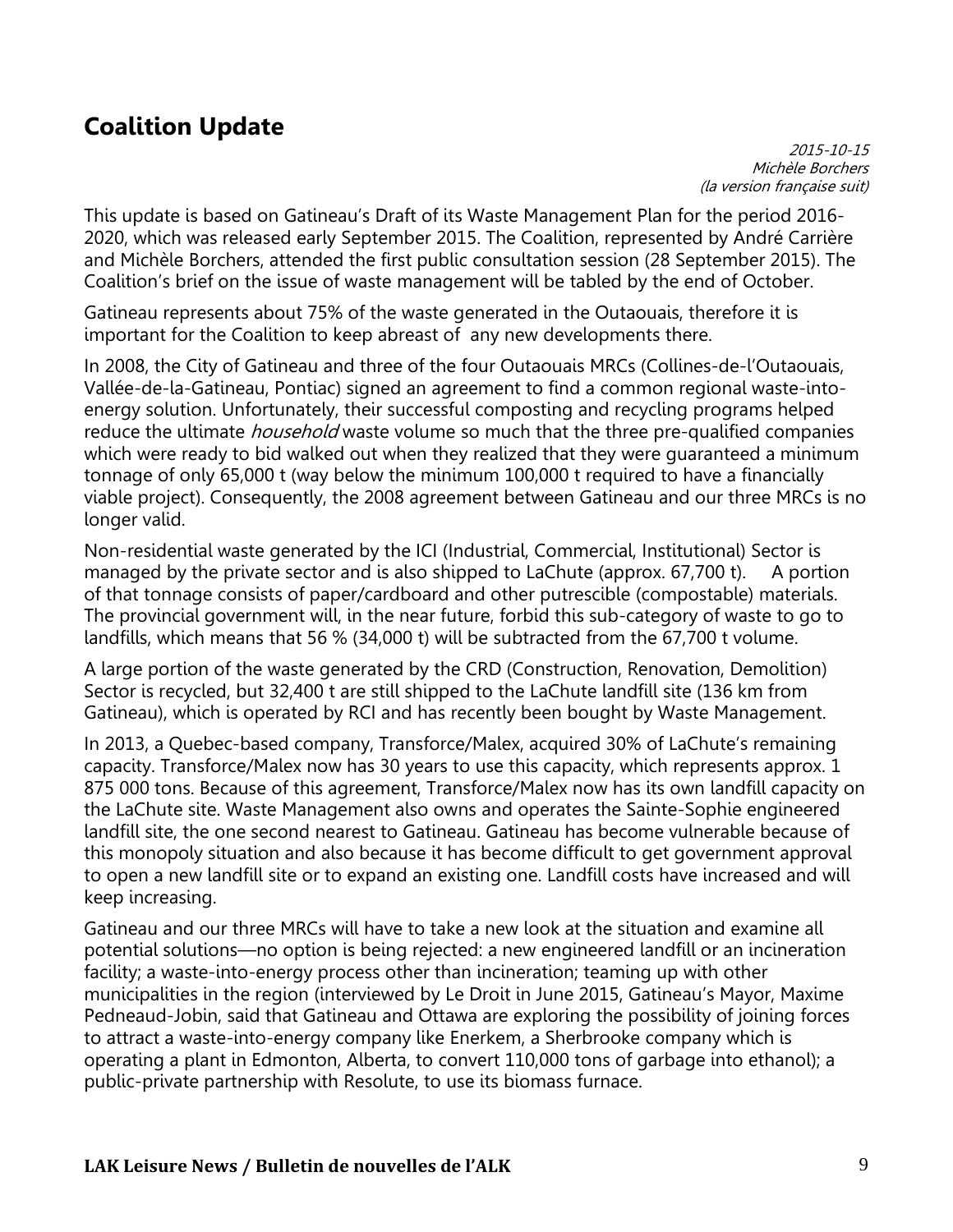In 2020, provided that the City of Gatineau, the three MRCs, and the ICI sector have all met the provincial targets, there would be only about 52 000 tons of waste left to be disposed of (including CRD waste). In view of the complexity and length of the search for a long-term solution, Gatineau is looking at an 8-10-year process.

This means that no changes are to take place in the period 2016-2020 regarding the way our waste is treated. Gatineau's current contract with RIC/LaChute will end on 31 December 2016. To secure the shipment and disposal of its waste until 2024-2026, the City of Gatineau will launch a new call for tenders.

In its Action Plan for 2016-2017, Gatineau intends to carry out a comparative study of waste treatment solutions for the Outaouais AND the National Capital Region. This is a promising development.

## **Le Point de la Coalition**

2015-10-15

La majeure partie des informations ci-dessous ont été extraites du Projet de Plan de gestion des matières résiduelles de la Ville de Gatineau pour la période 2016-2020.

Représentée par André Carrière et Michèle Borchers, la Coalition a participé à la première séance de consultations publiques de la Ville qui s'est tenue le 28 septembre 2015, et elle déposera son propre mémoire d'ici la fin octobre.

Parce que Gatineau représente approx. 75 % des déchets générés dans l'Outaouais, il est important que la Coalition continue de se tenir informée des intentions de Gatineau.

En 2008, Gatineau et trois des MRCs de l'Outaouais (Collines-de-l'Outaouais, Vallée-de-la-Gatineau, Pontiac) avaient signé une entente en vue de trouver une solution commune à la gestion des déchets de l'Outaouais qui favorise la valorisation énergétique. Le succès de leurs programmes de compostage et de recyclage ont toutefois fait réduire les volumes de déchets ultimes à un point tel que les compagnies qui s'étaient pré-qualifiées pour l'appel d'offres final ont jugé que le tonnage garanti par la Région (65 000 tonnes) était bien en dessous du tonnage minimal requis pour un projet économiquement viable pour elles (100 000 tonnes).

Gatineau et les trois MRCs doivent désormais ré-examiner toutes leurs options : l'enfouissement, l'incinération, la valorisation énergétique autre que l'incinération, un partenariat public-privé, une entente avec l'usine Résolu, ou encore une gestion commune avec Ottawa (dans une entrevue de juin 2015 au Droit, le maire de Gatineau mentionnait qu'avec les tonnages combinés des deux villes, la grande région pourrait intéresser une entreprise comme Enerkem, de Sherbrooke, qui traite annuellement 110 000 tonnes de déchets à Edmonton, Alberta).

In 2020, en admettant que Gatineau, les trois MRCs et les entreprises du secteur ICI (Industriel, Commercial, Institutionnel) aient atteint les cibles imposées par la province, il ne resterait plus que 52 000 tonnes de déchets à traiter. Gatineau estime qu'il faut compter entre huit et dix ans pour trouver et mettre en place une nouvelle solution régionale. Cela signifie que la Ville devra bientôt lancer un nouvel appel d'offres pour l'enfouissement de ses déchets au cours des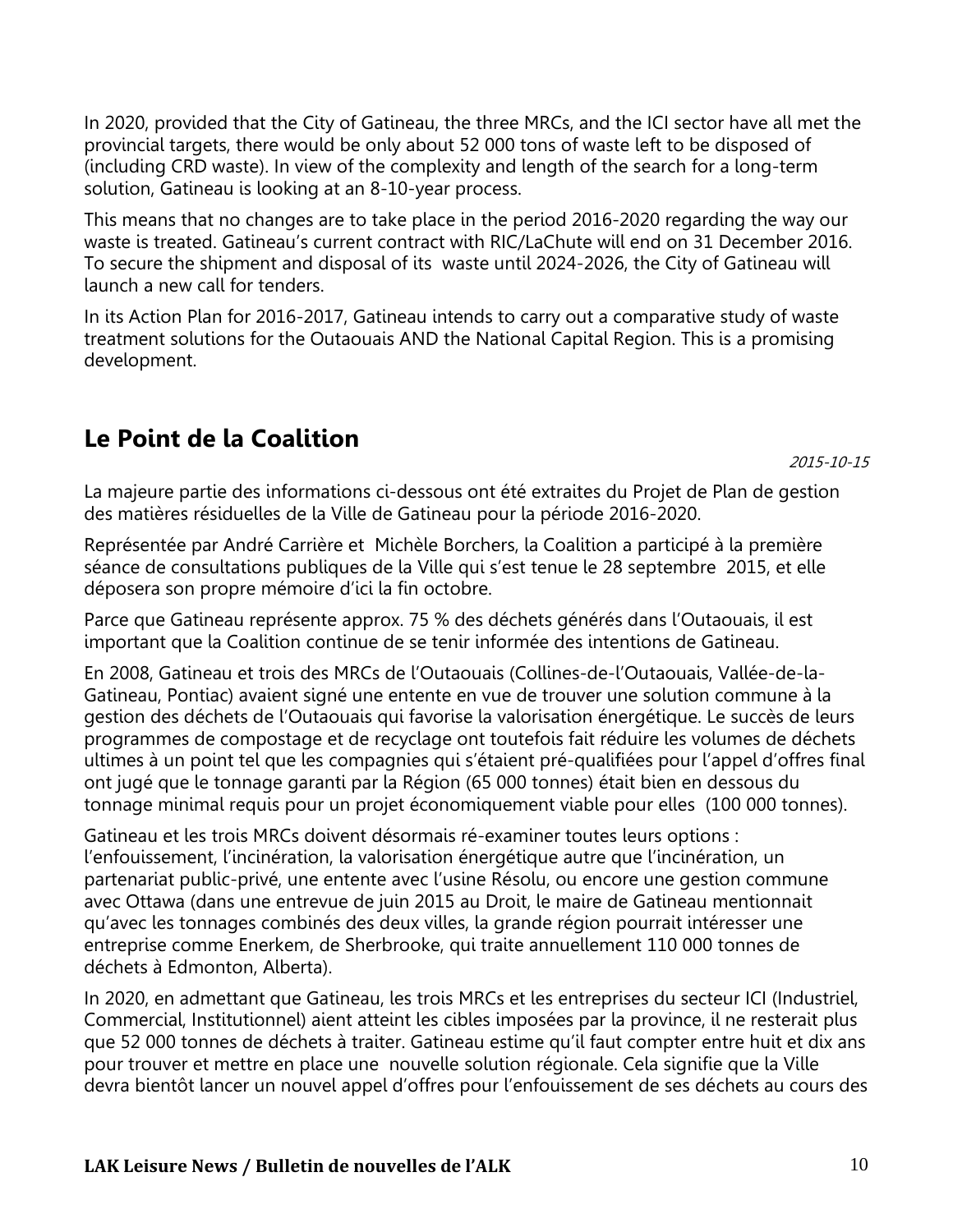quatre prochaines années (son contrat actuel avec le site de LaChute prend fin le 31 décembre 2016.

Dans son Plan d'action pour 2016-2017, Gatineau prévoit réaliser une étude comparative des méthodes de traitement des déchets pour l'Outaouais et la Région de la capitale nationale. C'est une bonne nouvelle.



*Photo courtesy of Tom Ritchie Danford Lake*

#### **Preparing for Winter**

George McCormick

As beavers prepare for winter, they continue to cause damage to our boats, chalet roofs and fence gates in the area. The local trapper has been notified and will be helping to reduce the risk to our water quality and building property in the next few weeks.

## **Préparer pour l'hiver**

#### George McCormick

Les castors se préparent eux aussi à l'hiver, malheureusement en faisant de nombreux dégâts et pas seulement aux arbres (barques, barrières, etc.). Nous avons contacté un trappeur local pour remédier à cette situation. Il commencera à poser des pièges dans les semaines à venir, ce qui contribuera à protéger nos propriétés ainsi que la qualité de l'eau de nos lacs.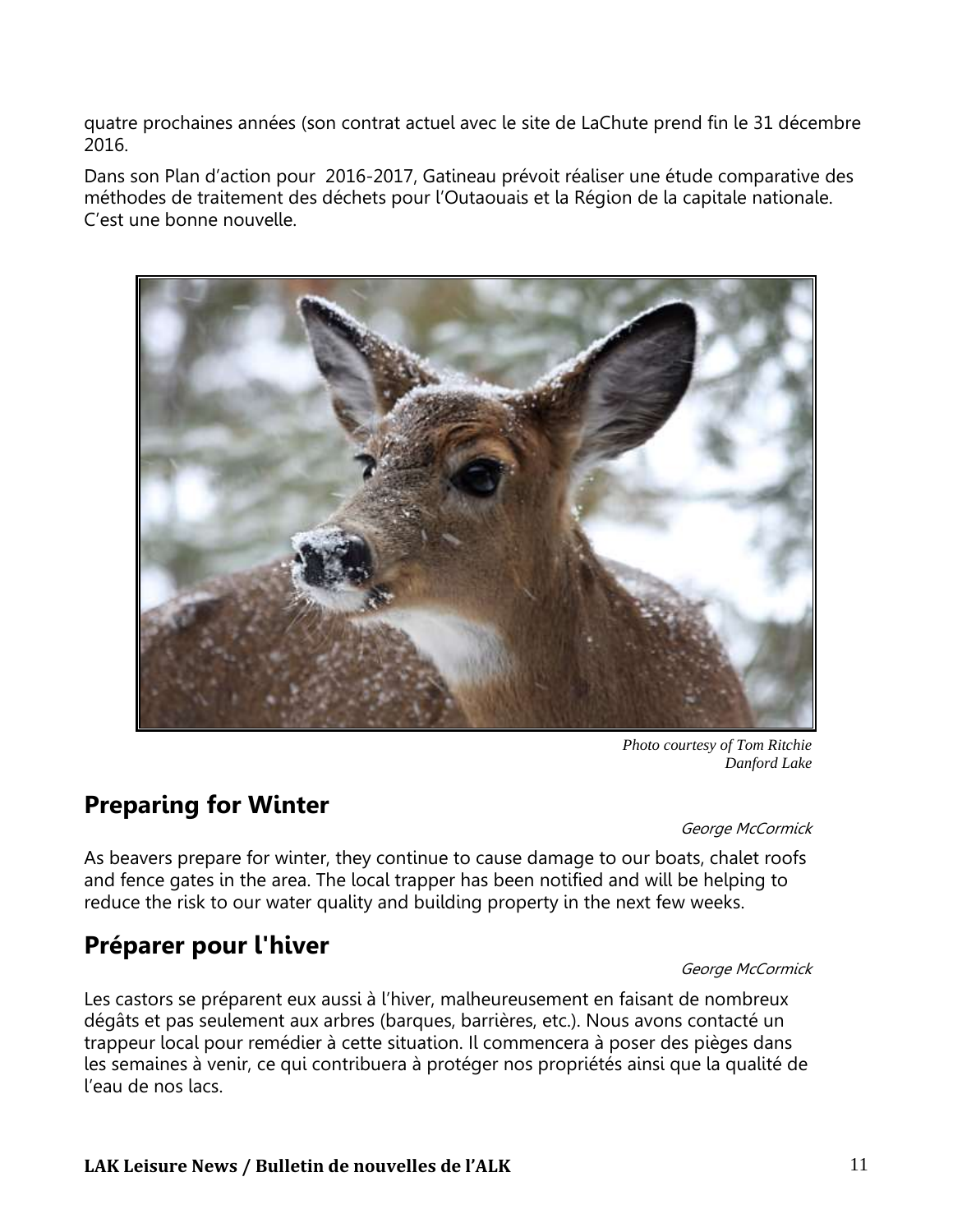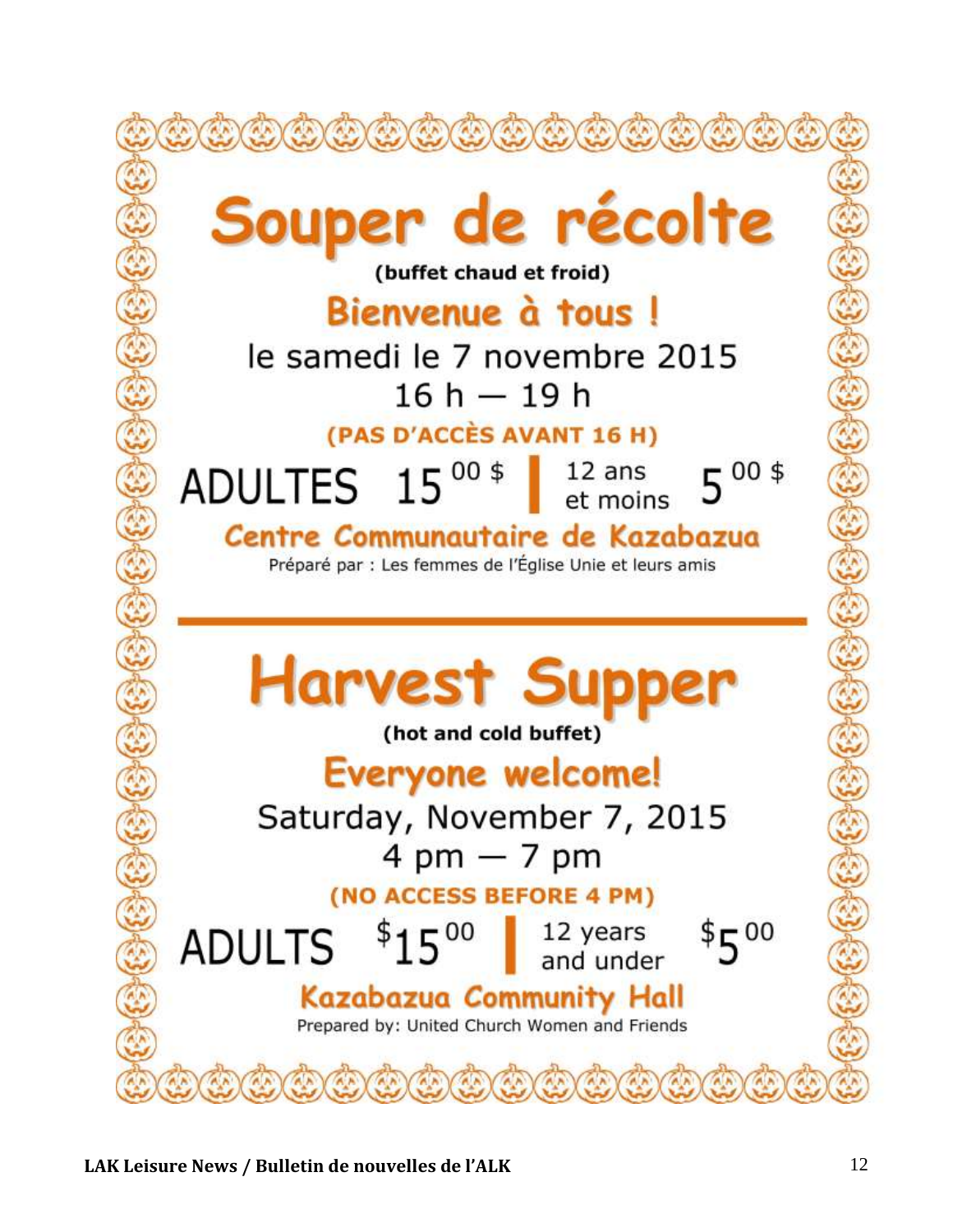## **Association des lacs de Kazabazua Lakes Association of Kazabazua**

#### **2015-2016 Executive Council / Conseil exécutif 2015/2016**

#### **Officers:**

Past President **Past Peter Fisher** Treasurer **David Prime** 

#### **Committee Chairs:**

Health of Lakes **Fig. 2018** Jacques Raymond Water Testing **George McCormick** Lakes health Study Project Heather McDonald Membership **Phil Champagne** Newsletter **Kim Chadsey** Kazabazua Council Liaison Vacant

#### **Lake Representatives:**

McAuley **Rob** Gow At large Karen Little

President **Stephen Markey** Vice-President Shannon Martin Secretary Michael Brock

Coalition Michèle Borchers and André Carrière

Danford George McCormick Little Danford **Robert Rowan**  McConnell Michèle Borchers Lyon Michael Bernard Shea **André Carrière** Egg Phil Champagne Farm Sean van Liempt Red Pine **Diane** Fontaine At large and the contract of the Raye Thomas At large Tom Ritchie